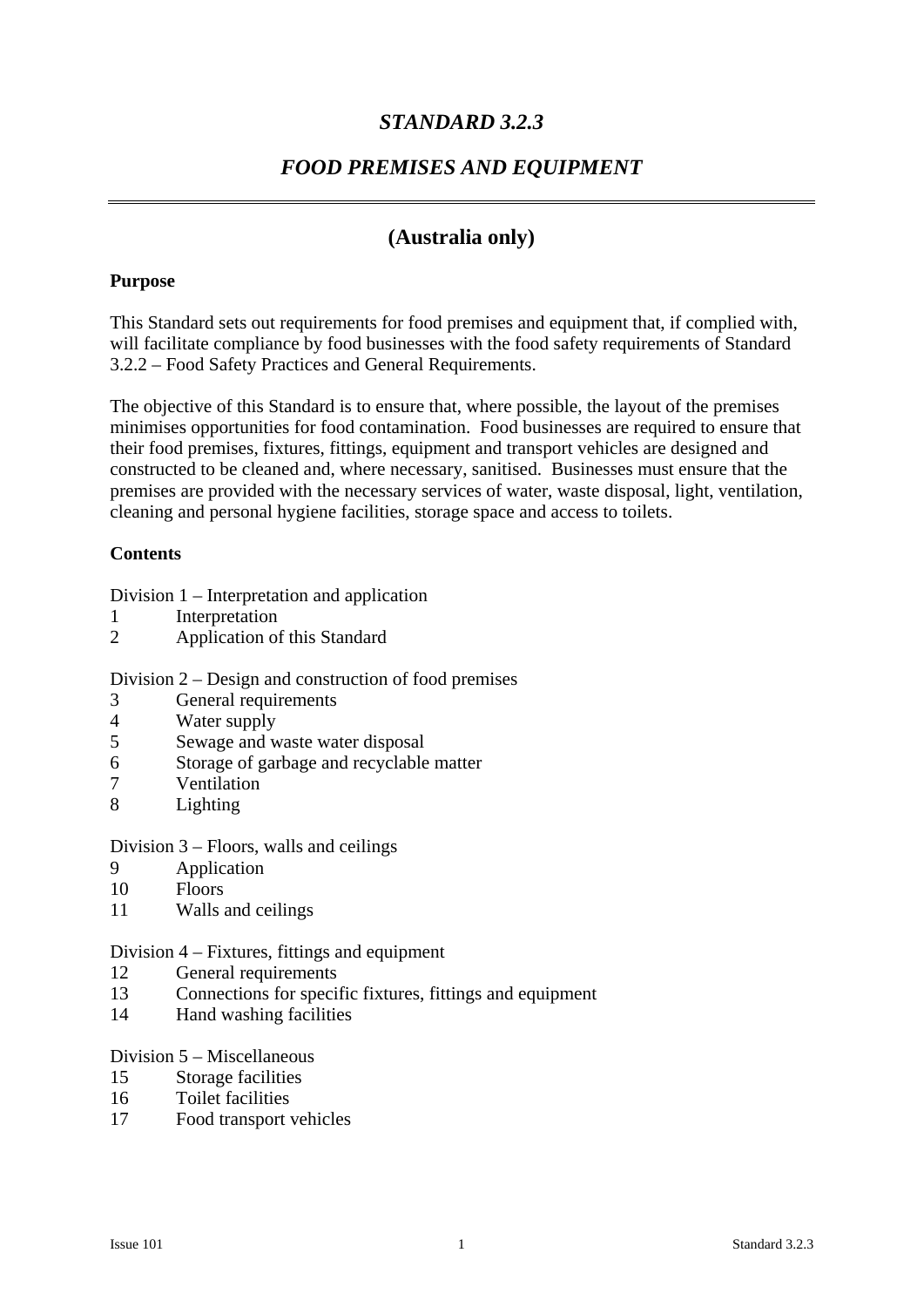# **Division 1 – Interpretation and application**

### **1 Interpretation**

In this Standard –

**adequate supply of water** means potable water that is available at a volume, pressure and temperature that is adequate for the purposes for which the water is used.

**potable water** means water that is acceptable for human consumption.

### **Editorial note:**

The 2004 *Australian Drinking Water Guidelines* (ADWG) are available from the National Health and Medical Research Council (NHMRC).

- **sanitise** means to apply heat or chemicals, heat and chemicals, or other processes, to a surface so that the number of micro-organisms on the surface is reduced to a level that –
	- (a) does not compromise the safety of food with which it may come into contact; and
	- (b) does not permit the transmission of infectious disease.

**sewage** includes the discharge from toilets, urinals, basins, showers, sinks and dishwashers, whether discharged through sewers or other means.

## **2 Application of this Standard**

(1) This Standard applies to all food businesses in Australia in accordance with Standard 3.1.1 – Interpretation and Application.

## **Editorial note:**

Food businesses that operate from a farm, vineyard, orchard or aquaculture facility should refer to the definition of 'food business' in Standard 3.1.1 to determine if they must comply with this Standard. If they are involved in the substantial transformation of food or the sale or service of food directly to the public then they must comply with this Standard.

(2) A food business may only use food premises and food transport vehicles that comply with this Standard.

(3) A food business may only use equipment, fixtures and fittings in or on food premises and in or on food transport vehicles that comply with this Standard.

## **Editorial note:**

Standards Australia has published AS 4674-2004 Design, Construction and Fit-out of Food Premises. This Standard provides guidance on design, construction and fit-out criteria for new food premises and for the renovation or alteration of existing food premises.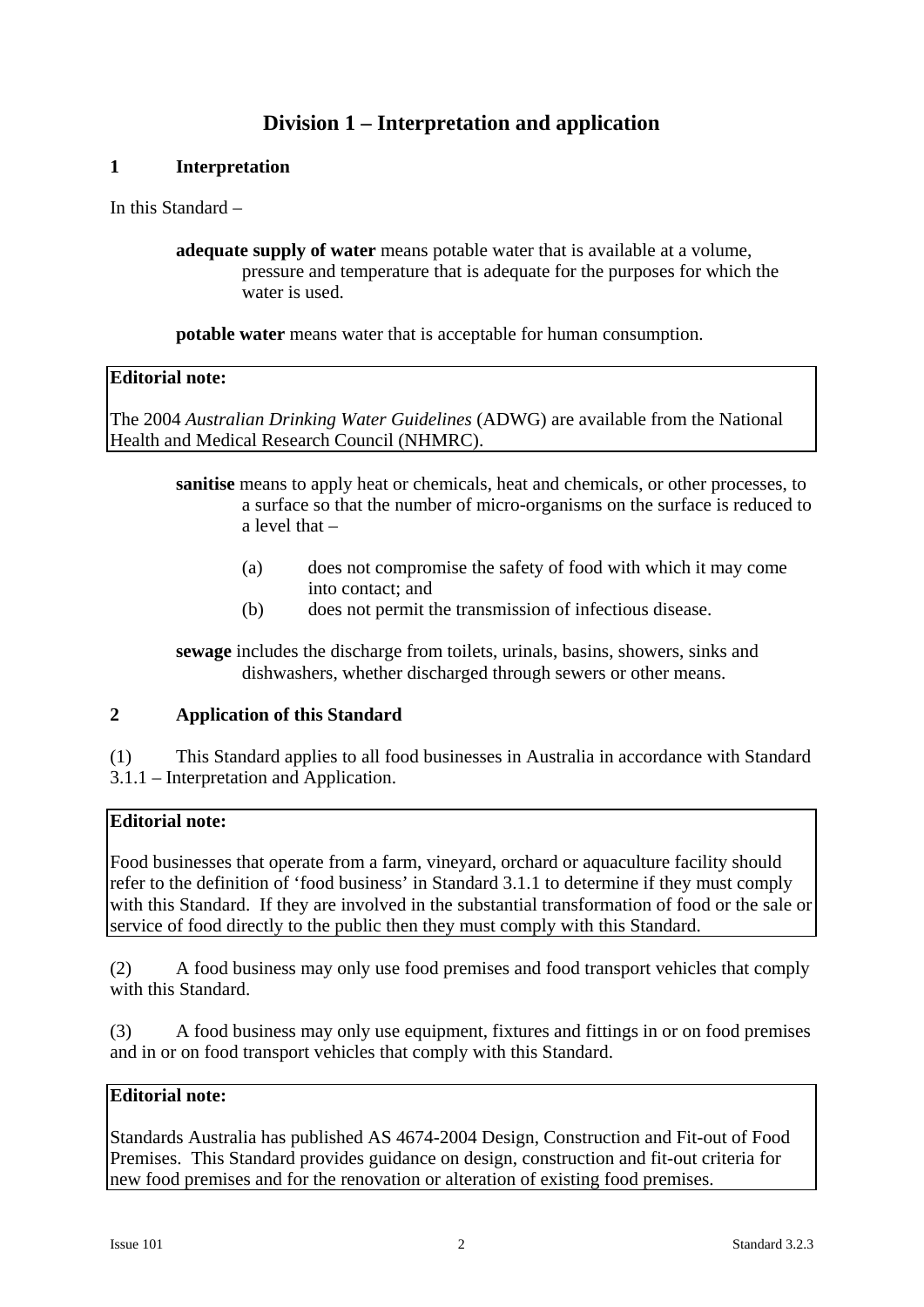# **Division 2 – Design and construction of food premises**

#### **3 General requirements**

The design and construction of food premises must –

- (a) be appropriate for the activities for which the premises are used;
- (b) provide adequate space for the activities to be conducted on the food premises and for the fixtures, fittings and equipment used for those activities;
- (c) permit the food premises to be effectively cleaned and, if necessary, sanitised; and
- (d) to the extent that is practicable  $-$ 
	- (i) exclude dirt, dust, fumes, smoke and other contaminants;
	- (ii) not permit the entry of pests; and
	- (ii) not provide harbourage for pests.

### **4 Water supply**

(1) Food premises must have an adequate supply of water if water is to be used at the food premises for any of the activities conducted on the food premises.

### **Editorial note:**

An 'adequate supply of water' is defined in clause 1.

(2) Subject to subclause (3), a food business must use potable water for all activities that use water that are conducted on the food premises.

(3) If a food business demonstrates that the use of non-potable water for a purpose will not adversely affect the safety of the food handled by the food business, the food business may use non-potable water for that purpose.

#### **5 Sewage and waste water disposal**

Food premises must have a sewage and waste water disposal system that –

- (a) will effectively dispose of all sewage and waste water; and
- (b) is constructed and located so that there is no likelihood of the sewage and waste water polluting the water supply or contaminating food.

## **6 Storage of garbage and recyclable matter**

Food premises must have facilities for the storage of garbage and recyclable matter that –

- (a) adequately contain the volume and type of garbage and recyclable matter on the food premises;
- (b) enclose the garbage or recyclable matter, if this is necessary to keep pests and animals away from it; and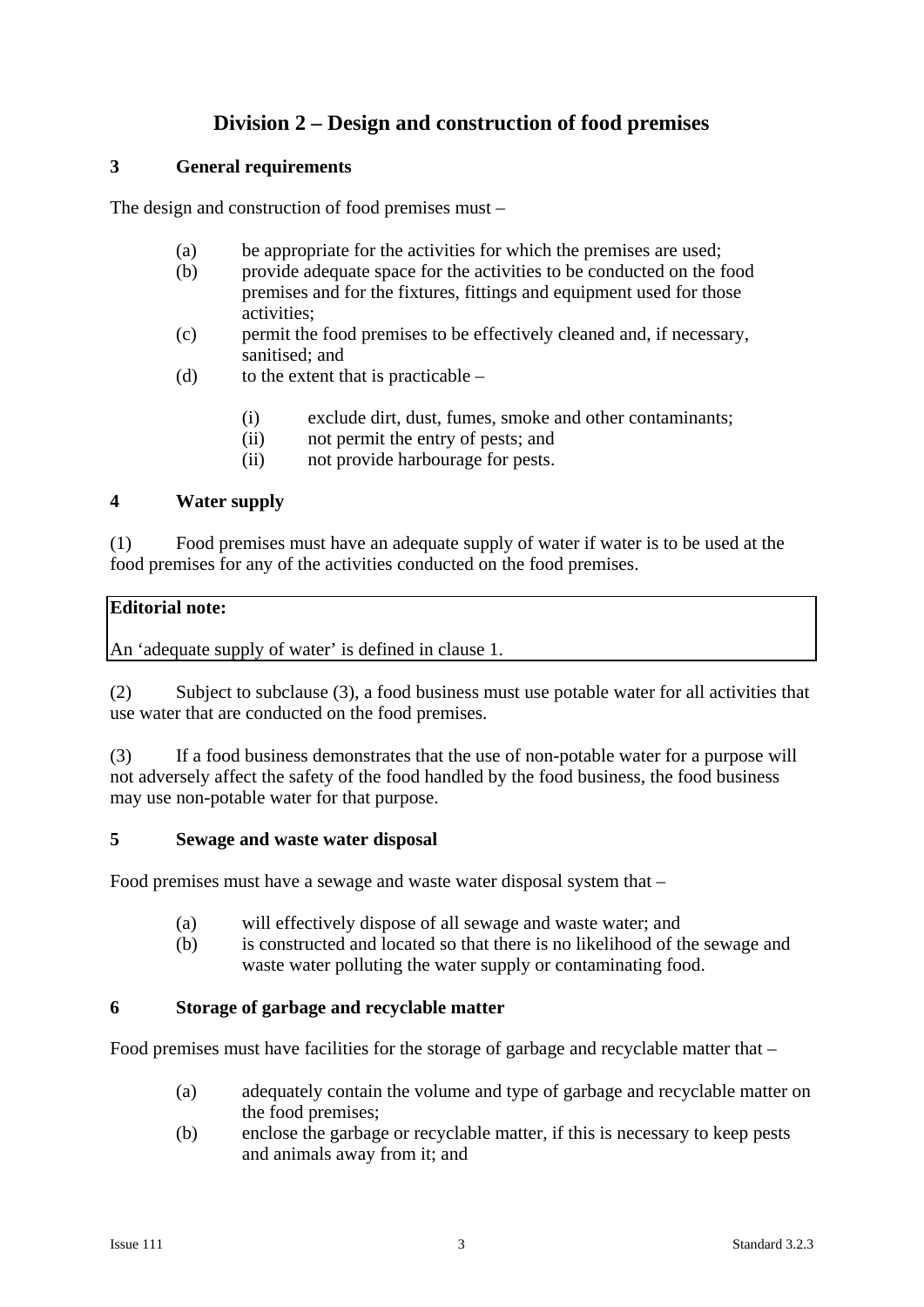(c) are designed and constructed so that they may be easily and effectively cleaned.

### **7 Ventilation**

Food premises must have sufficient natural or mechanical ventilation to effectively remove fumes, smoke, steam and vapours from the food premises.

#### **8 Lighting**

Food premises must have a lighting system that provides sufficient natural or artificial light for the activities conducted on the food premises.

## **Division 3 – Floors, walls and ceilings**

## **9 Application**

The requirements for floors, walls and ceilings specified in this Division apply to the floors, walls and ceilings of all areas used for food handling, cleaning, sanitising and personal hygiene except the following areas –

- (a) dining areas;
- (b) drinking areas; and
- (c) other areas to which members of the public usually have access.

### **10 Floors**

(1) Floors must be designed and constructed in a way that is appropriate for the activities conducted on the food premises.

(2) Subject to subclause (3), floors must –

- (a) be able to be effectively cleaned;
- (b) be unable to absorb grease, food particles or water;
- (c) be laid so that there is no ponding of water; and
- (d) to the extent that is practicable, be unable to provide harbourage for pests.
- (3) The following floors do not have to comply with subclause  $(2)$ 
	- (a) floors of temporary food premises, including ground surfaces, that are unlikely to pose any risk of contamination of food handled at the food premises; and
	- (b) floors of food premises that are unlikely to pose any risk of contamination of food handled at the food premises provided the food business has obtained the approval in writing of the appropriate enforcement agency for their use.

#### **11 Walls and ceilings**

(1) Walls and ceilings must be designed and constructed in a way that is appropriate for the activities conducted on the food premises.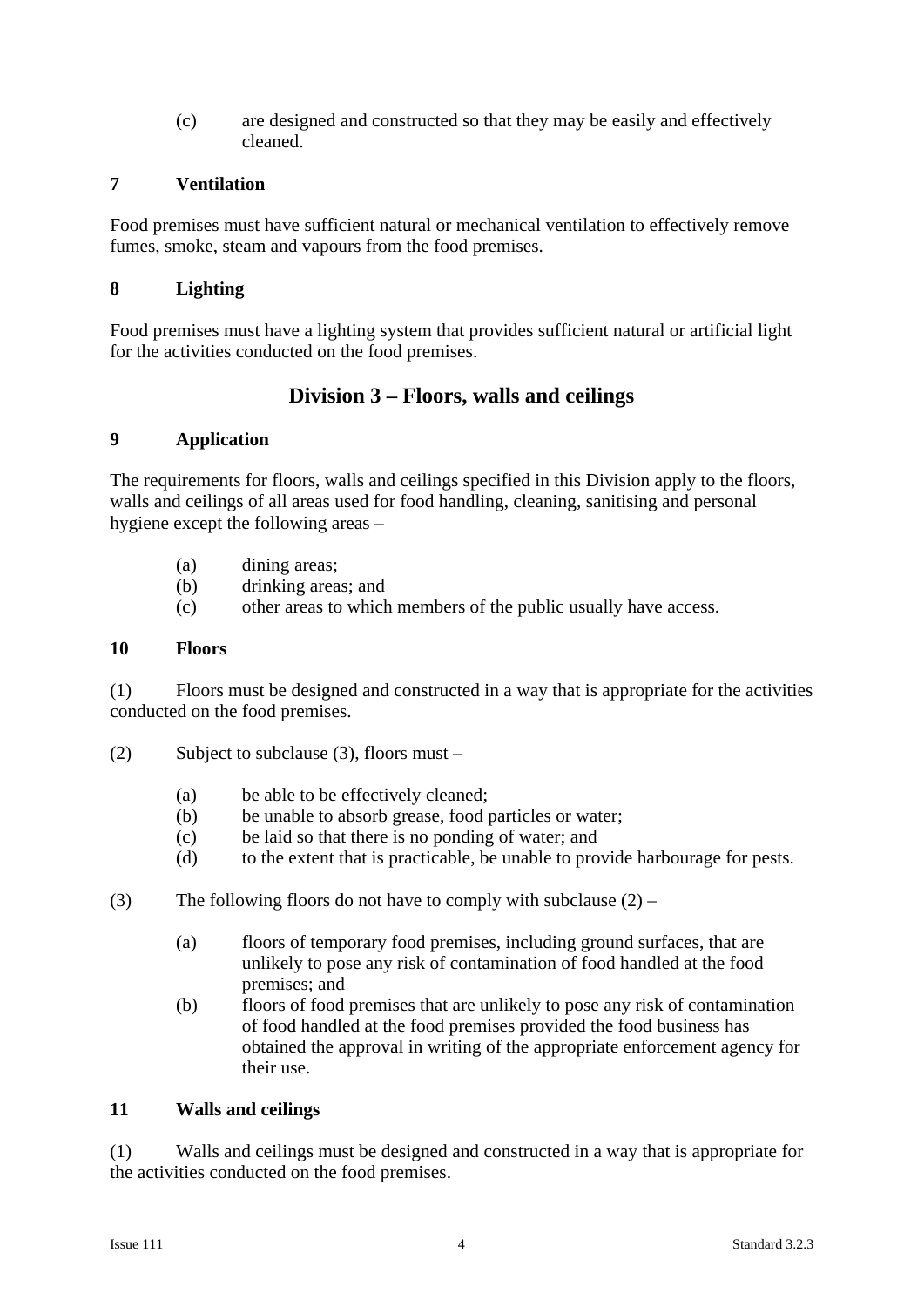(2) Walls and ceilings must be provided where they are necessary to protect food from contamination.

- (3) Walls and ceilings provided in accordance with subclause (2) must be
	- (a) sealed to prevent the entry of dirt, dust and pests;
	- (b) unable to absorb grease, food particles or water; and
	- (c) able to be easily and effectively cleaned.
- (4) Walls and ceilings must
	- (a) be able to be effectively cleaned; and
	- (b) to the extent that is practicable, be unable to provide harbourage for pests.

# **Division 4 – Fixtures, fittings and equipment**

### **12 General requirements**

 $(1)$  Fixtures, fittings and equipment must be –

- (a) adequate for the production of safe and suitable food; and
- (b) fit for their intended use.

(2) Fixtures and fittings must be designed, constructed, located and installed, and equipment must be designed, constructed, located and, if necessary, installed, so that –

- (a) there is no likelihood that they will cause food contamination;
- (b) they are able to be easily and effectively cleaned;
- (c) adjacent floors, walls, ceilings and other surfaces are able to be easily and effectively cleaned; and
- (d) to the extent that is practicable, they do not provide harbourage for pests.
- (3) The food contact surfaces of fixtures, fittings and equipment must be
	- (a) able to be easily and effectively cleaned and, if necessary, sanitised if there is a likelihood that they will cause food contamination;
	- (b) unable to absorb grease, food particles and water if there is a likelihood that they will cause food contamination; and
	- (c) made of material that will not contaminate food.

(4) Eating and drinking utensils must be able to be easily and effectively cleaned and sanitised.

## **13 Connections for specific fixtures, fittings and equipment**

(1) Fixtures, fittings and equipment that use water for food handling or other activities and are designed to be connected to a water supply must be connected to an adequate supply of water.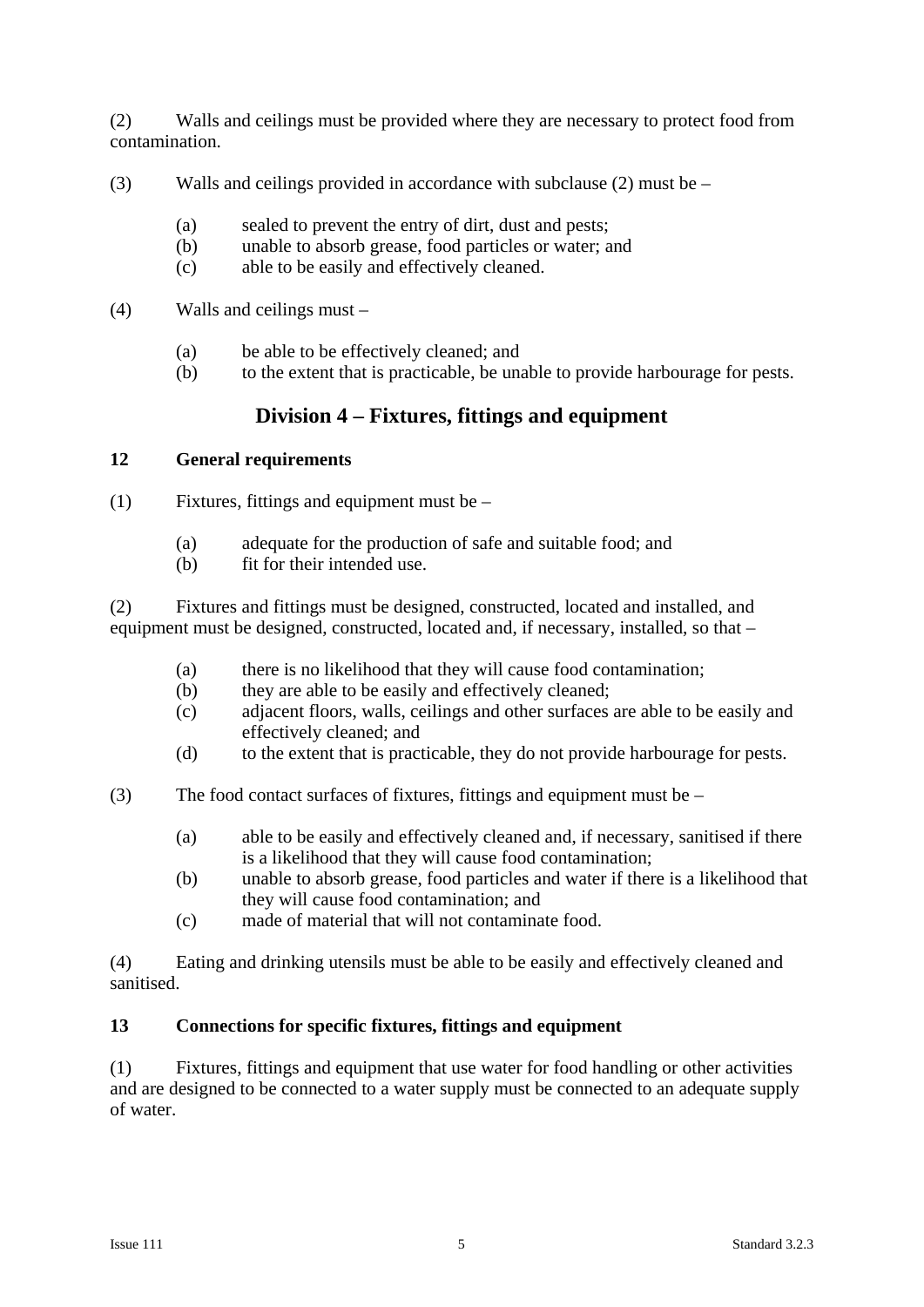## **Editorial note:**

An 'adequate supply of water' is defined in clause 1.

(2) Fixtures, fittings and equipment that are designed to be connected to a sewage and waste water disposal system and discharge sewage or waste water must be connected to a sewage and waste water disposal system.

(3) Automatic equipment that uses water to sanitise utensils or other equipment must only operate for the purpose of sanitation when the water is at a temperature that will sanitise the utensils or equipment.

### **14 Hand washing facilities**

(1) Subject to subclause (4), food premises must have hand washing facilities that are located where they can be easily accessed by food handlers –

- (a) within areas where food handlers work if their hands are likely to be a source of contamination of food; and
- (b) if there are toilets on the food premises immediately adjacent to the toilets or toilet cubicles.
- (2) Subject to the following subclauses, hand washing facilities must be
	- (a) permanent fixtures;
	- (b) connected to, or otherwise provided with, a supply of warm running potable water;
	- (c) of a size that allows easy and effective hand washing; and
	- (d) clearly designated for the sole purpose of washing hands, arms and face.
- (3) Paragraph (2)(a) does not apply to temporary food premises.

(4) With the approval in writing of the appropriate enforcement agency, food premises that are specified in the approval do not have to comply with any requirement of this clause that is also specified in the approval.

(5) Only food premises that are used principally as a private dwelling or are temporary food premises may be specified in an approval for the purposes of subsection (4).

# **Division 5 – Miscellaneous**

#### **15 Storage facilities**

(1) Food premises must have adequate storage facilities for the storage of items that are likely to be the source of contamination of food, including chemicals, clothing and personal belongings.

(2) Storage facilities must be located where there is no likelihood of stored items contaminating food or food contact surfaces.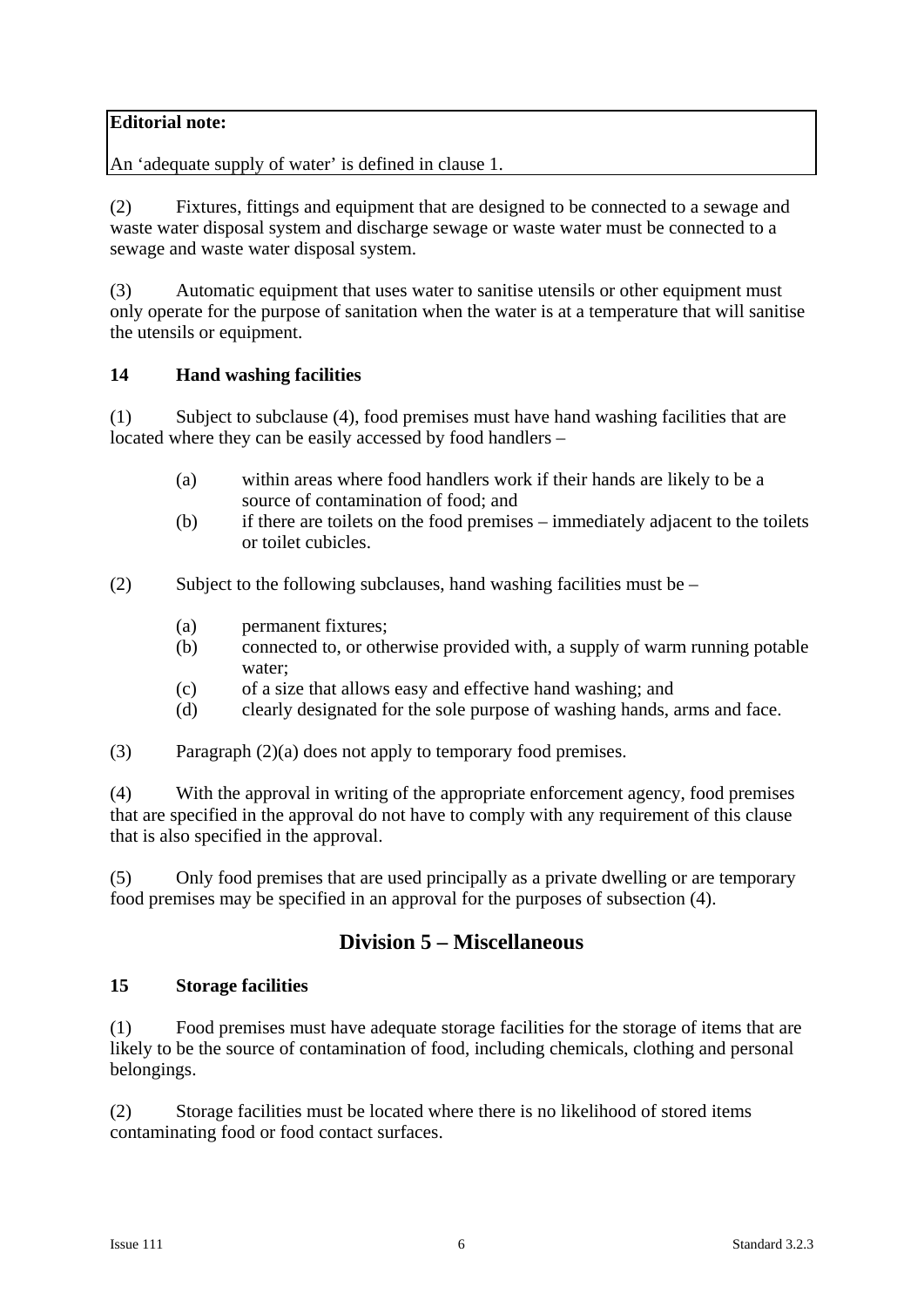## **16 Toilet facilities**

A food business must ensure that adequate toilets are available for the use of food handlers working for the food business.

## **17 Food transport vehicles**

(1) Vehicles used to transport food must be designed and constructed to protect food if there is a likelihood of food being contaminated during transport.

(2) Parts of vehicles used to transport food must be designed and constructed so that they are able to be effectively cleaned.

(3) Food contact surfaces in parts of vehicles used to transport food must be designed and constructed to be effectively cleaned and, if necessary, sanitised.